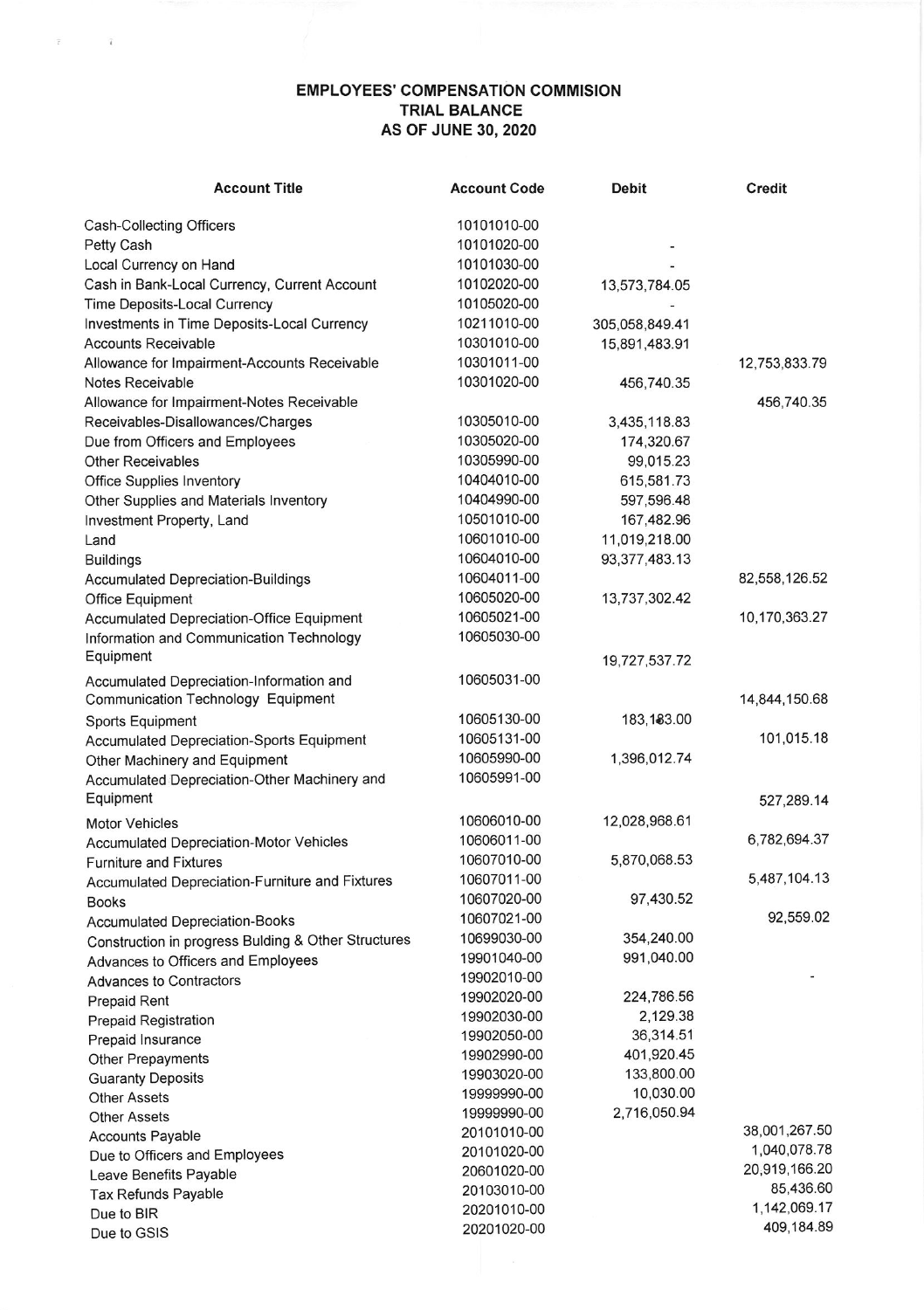## EMPLOYEES' COMPENSATION COMMISION TRIAL BALANCE AS OF JUNE 30,2O2O

 $\bar{\rm a}$ 

 $\bar{\nu}$ 

| <b>Account Title</b>                                                                    | <b>Account Code</b>        | <b>Debit</b>            | Credit         |
|-----------------------------------------------------------------------------------------|----------------------------|-------------------------|----------------|
| Due to Pag-IBIG                                                                         | 20201030-00                |                         | 168,770.52     |
| Due to PhilHealth                                                                       | 20201040-00                |                         | 69,418.01      |
| Due to Government Corporations                                                          | 20201060-00                |                         | 84,067.00      |
| <b>Guaranty/Security Deposits Payable</b>                                               | 20401040-00                |                         | 1,350,736.18   |
| Other Payables                                                                          | 29999990-00                |                         | 3,603,345.86   |
| Retained Earnings/(Deficit)                                                             | 30701010-00                |                         | 327,743,769.31 |
| Other Service Income                                                                    | 40201990-00                |                         | 21,134,298.50  |
| Rent/Lease Income                                                                       | 40202050-00                |                         | 3,806,442.86   |
| Interest Income                                                                         | 40202210-00                |                         | 1,600,287.31   |
| Miscellaneous Income                                                                    | 40603990-00                |                         | 0.46           |
| Salaries and Wages-Regular                                                              | 50101010-00                | 16,476,803.01           |                |
| Salaries and Wages-Casual/Contractual                                                   | 50101020-00                | 4,507,476.96            |                |
| Personnel Economic Relief Allowance (PERA)                                              | 50102010-00                | 1,137,274.69            |                |
| Representation Allowance (RA)                                                           | 50102020-00                | 285,000.00              |                |
| Transportation Allowance (TA)                                                           | 50102030-00                | 231,000.00              |                |
| Clothing/Uniform Allowance                                                              | 50102040-00                | 564,000.00              |                |
| Subsistence Allowance                                                                   | 50102050-00                |                         |                |
| Laundry Allowance                                                                       | 50102060-00                |                         |                |
| Honoraria                                                                               | 50102100-00                |                         |                |
| Hazard Pay                                                                              | 50102110-00                |                         |                |
| Overtime and Night Pay                                                                  | 50102130-00                | 33,287.40               |                |
| Year End Bonus                                                                          | 50102140-00                |                         |                |
| Cash Gift                                                                               | 50102150-00                |                         |                |
| Other Bonuses and Allowances                                                            | 50102990-00                | 3,774,540.00            |                |
| Retirement and Life Insurance Premiums                                                  | 50103010-00                | 2,117,347.32            |                |
|                                                                                         | 50103020-00                | 57,300.00               |                |
| Pag-IBIG Contributions                                                                  | 50103030-00                | 240,617.28              |                |
| <b>PhilHealth Contributions</b>                                                         | 50103040-00                | 47,800.00               |                |
| <b>Employees Compensation Insurance Premiums</b>                                        | 50104030-00                |                         |                |
| <b>Terminal Leave Benefits</b>                                                          | 50104990-00                | 2,486,250.00            |                |
| <b>Other Personnel Benefits</b>                                                         | 50201010-00                | 1,030,481.90            |                |
| <b>Traveling Expenses-Local</b>                                                         | 50201020-00                |                         |                |
| Traveling Expenses-Foreign                                                              | 50202010-00                | 3,533,740.22            |                |
| <b>Training Expenses</b>                                                                | 50203010-00                | 105,257.00              |                |
| <b>Office Supplies Expenses</b>                                                         |                            |                         |                |
| Fuel, Oil and Lubricants Expenses                                                       | 50203090-00                | 94,836.79               |                |
| <b>Textbooks and Instructional Materials Expenses</b>                                   | 50203110-00                | 24,386.40               |                |
| Semi-Expendable Machinery and Equipment Expenses                                        | 50203210-00                | 5,800.00                |                |
| Semi-Expendable Furniture, Fixtures and Books                                           | 50203220-00<br>50203990-00 | 22,168.75               |                |
| Other Supplies and Materials Expenses                                                   |                            | 61,643.62               |                |
| <b>Water Expenses</b>                                                                   | 50204010-00<br>50204020-00 | 609,996.77              |                |
| <b>Electricity Expenses</b>                                                             | 50205010-00                |                         |                |
| Postage and Courier Services                                                            | 50205020-00                | 84,142.49<br>574,336.34 |                |
| <b>Telephone Expenses</b>                                                               | 50205030-00                | 92,620.00               |                |
| <b>Internet Subscription Expenses</b>                                                   | 50210030-00                | 63,582.49               |                |
| Extraordinary and Miscellaneous Expenses                                                | 50211010-00                | 27,500.00               |                |
| <b>Legal Services</b>                                                                   |                            |                         |                |
| <b>Auditing Services</b>                                                                | 50211020-00<br>50211990-00 | 492,270.78              |                |
| <b>Other Professional Services</b>                                                      | 50212020-00                | 512,156.43              |                |
| <b>Janitorial Services</b>                                                              | 50212030-00                | 1,602,432.85            |                |
| <b>Security Services</b>                                                                | 50212990-00                |                         |                |
| <b>Other General Services</b><br>Repairs and Maintenance-Buildings and Other Structures | 50213040-00                | 118,885.00              |                |
| Repairs and Maintenance-Machinery and Equipment                                         | 50213050-00                | 41,082.78               |                |
|                                                                                         |                            |                         |                |